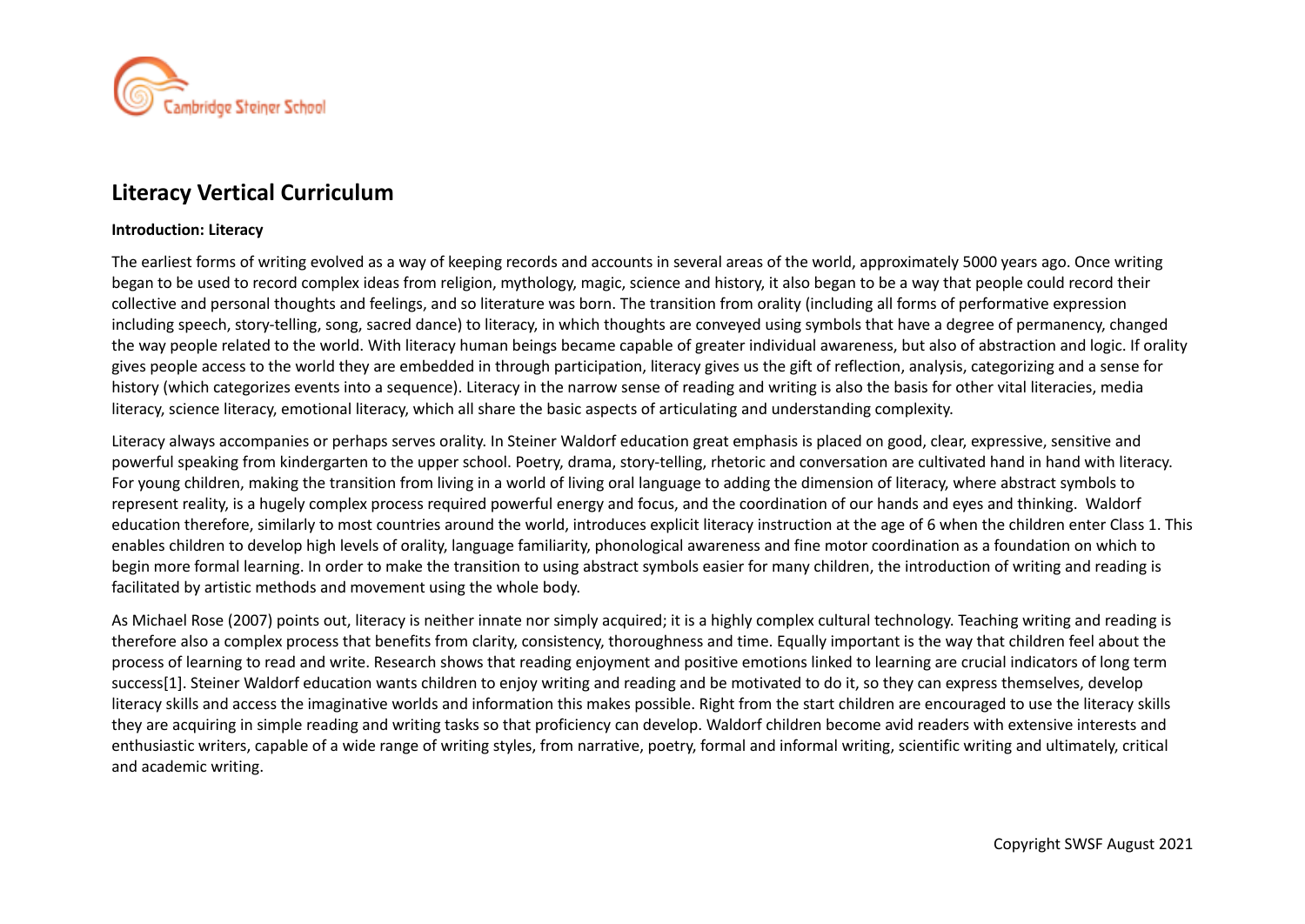

#### **Literacy: Purpose of Study**

Literacy is central to full participation in academic, economic and civil society. Good literacy skills (knowledgeable action with purpose) show themselves in pupils' ability to speak and write fluently so that they can communicate their thoughts, opinions, ideas and emotions to others. Reading is an essential pre-requisite for building and using knowledge and is essential for accessing information through media of all kinds, supporting intellectual, emotional, cultural, social and spiritual development. Literature is particularly significant in reflecting traditional and critical values. Oral and embodied communication are equally important in formal and informal settings and professional life.

#### **Literacy: Aims**

The overarching aim for Literacy in the Waldorf curriculum is to promote high standards of language and literacy by equipping pupils with a strong command of the spoken and written language, and to develop their love of literature through widespread reading for enjoyment. The Waldorf curriculum for English aims to ensure that all pupils:

- read easily, fluently and with good understanding
- develop the habit of reading widely and often, for both pleasure and information
- acquire a wide vocabulary, an understanding of grammar and knowledge of linguistic conventions for reading, writing and spoken language
- appreciate our rich and varied literary heritage
- write clearly, accurately and coherently, adapting their language and style in and for a range of contexts, purposes and audiences
- use discussion in order to learn; they should be able to elaborate and explain clearly their understanding and ideas
- are competent in the arts of speaking and listening, presenting their ideas coherently in a range of ways
- express themselves in original and creative ways
- navigate a range of media, and can form judgements about the content of what they encounter

# **Long Term Curriculum Intents**

#### **Language and communication**

- Using vocabulary and syntax effectively
- Using oral and textual structures effectively (e.g. gesture and body language, conversation, narrative, poetry, oration, song, blogs, argument, debate, essay, letter, articles, stories, plays and drama, images, film etc)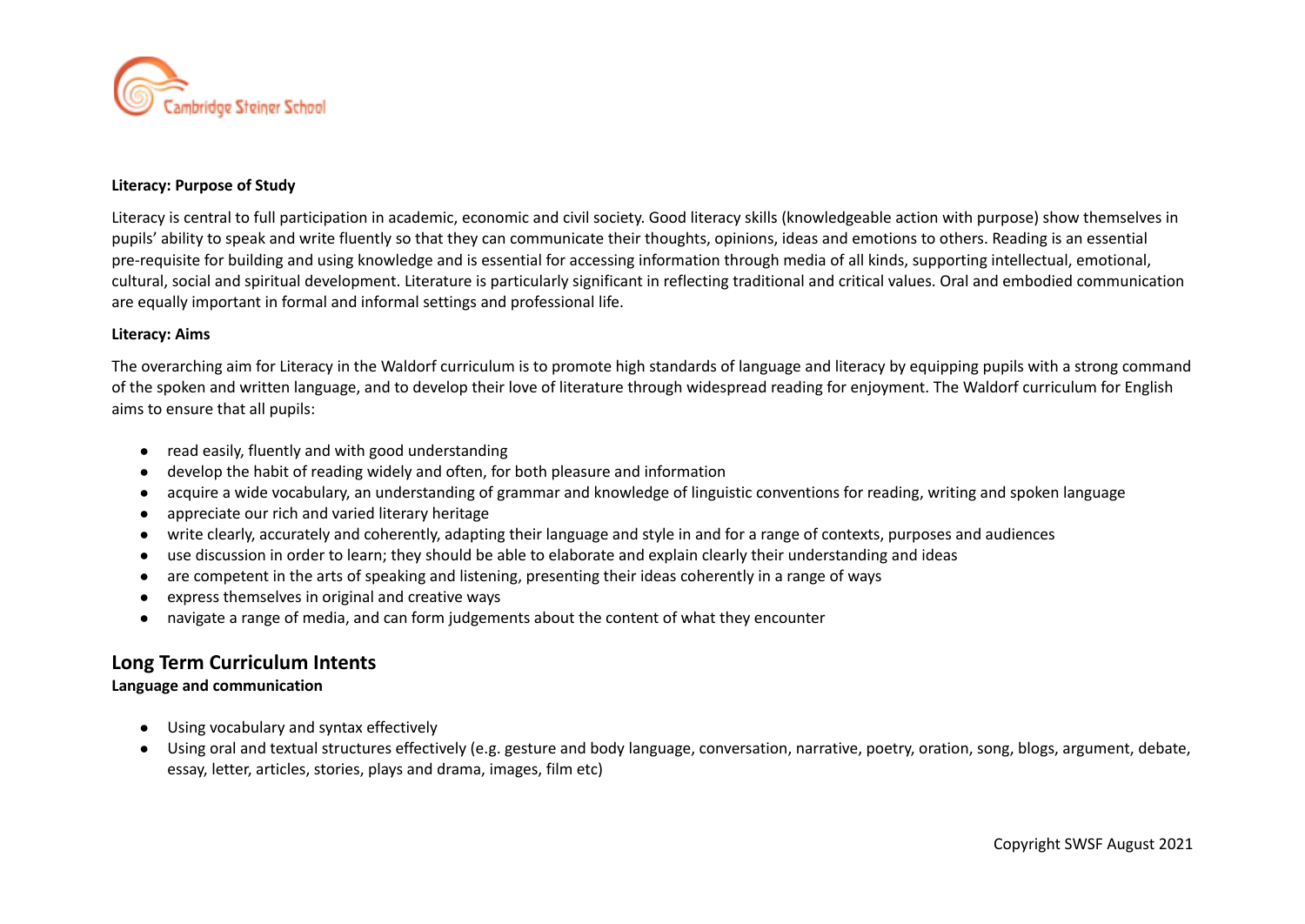

- Understanding and using oral and textual features (e.g. communicative intention, rhetorical, poetic and literary devices and their effects, style, standard forms, language of image and film etc)
- Mastery of the power of language to influence others: (e.g. code switching, persuasion and argument, creation of emotional response, performance of drama etc)
- Ability to create mutual understanding and/or transmission of information (e.g. clarity, fluency (reading, writing, speaking, listening and understanding)

#### **Health and well-being**

- Reading, writing, listening, watching and performing for pleasure; responding emotionally to literature, orature, drama.
- Ability to consciously use and interpret body language, gesture, facial expression etc

#### **Senses**

- Having a sense of and feeling for language
- Being able to translate sensory experience into language (e.g. description of an experience, or mental recreation of an experience from description)

#### **Imagination and play**

- Ability to create vivid mental imagery from literature, orature or drama
- Using imagination, recollection and recreation of experience and emotion as a basis for creating literature, orature or drama.

#### **Empathy**

- Imagining how the people written about, spoken about or presented (including e.g. characters and historical figures) think and feel, and imagining the relationships between them and their differing perspectives
- Imagining the author and their intentions, experiences and perspectives
- Being aware of and sensitive towards an audience
- Recognising and responding to individual and cultural voices

#### **Aesthetics**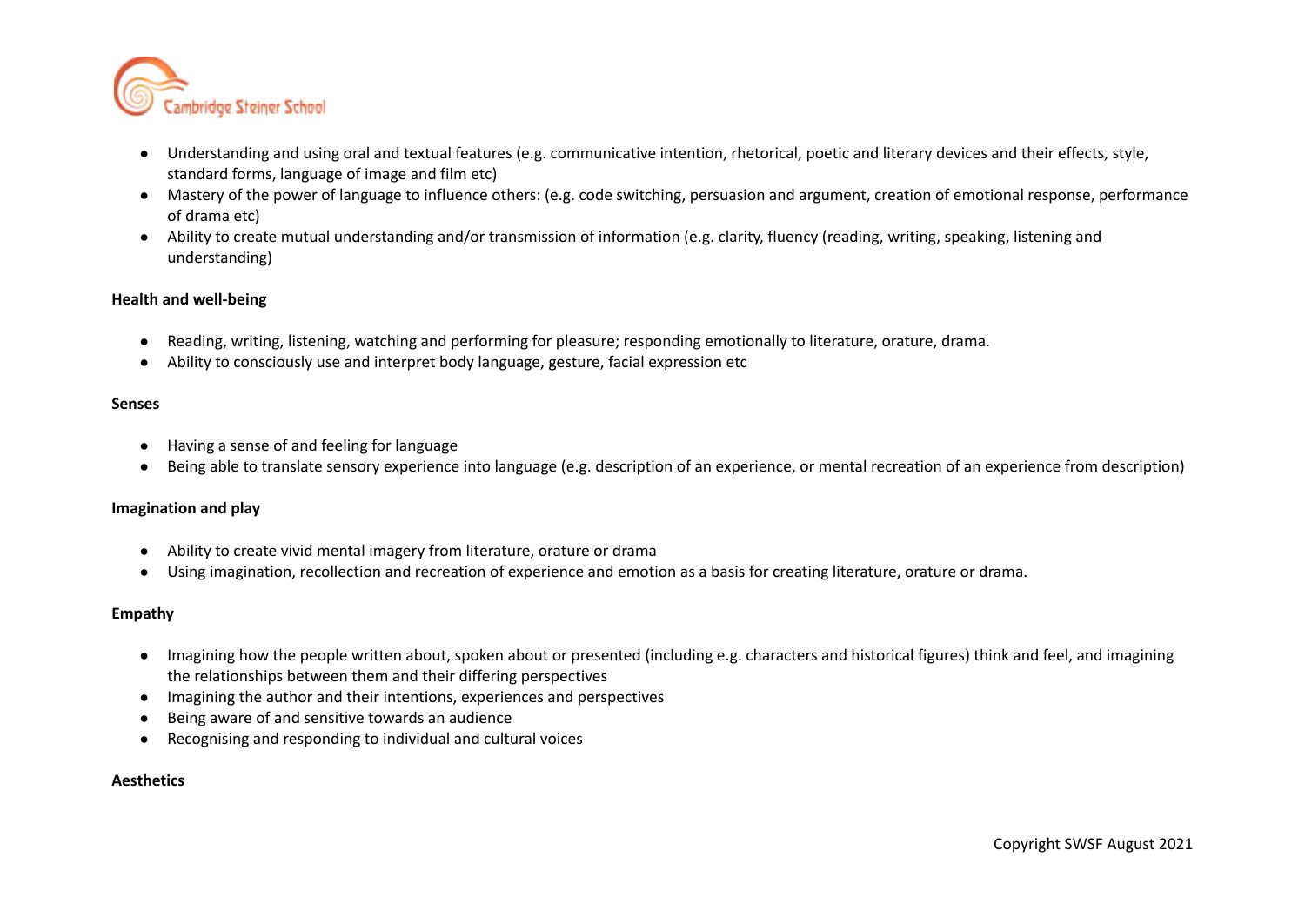

- Appreciating language used artistically, beautifully and powerfully
- Using language to create something artistic, beautiful or powerful

#### **Inquiry**

- Being curious about the history and etymology of words and language, and the historical context of literature, orature or drama.
- Making sense, making meaning, interpreting, inferring
- Noting, exploring and understanding personal, philosophical and emotional responses to literature, orature and drama
- Researching using information through text and oral communication

#### **Democratic participation and society**

- Understanding the power of language and text in shaping and influencing political views
- Understanding how language and text can be used to manipulate people's political thinking

#### **Lifelong learning**

- Enjoy engaging with literature, orature and drama as a part of personal and community culture
- Using literacy of all types (including digital) to extend personal knowledge and skills

#### **Future thinking**

- Communicating with people from different backgrounds and social positions
- Using language to explore and express different ways of thinking
- Constructing biographical narratives

#### **Holistic thinking / Spirituality**

- Appreciating the role of language in spiritual experience
- Using language as a powerful way of connecting with others on many levels
- Using and creating literature, orature and drama in the flow of chronology and geography, connecting people across time and space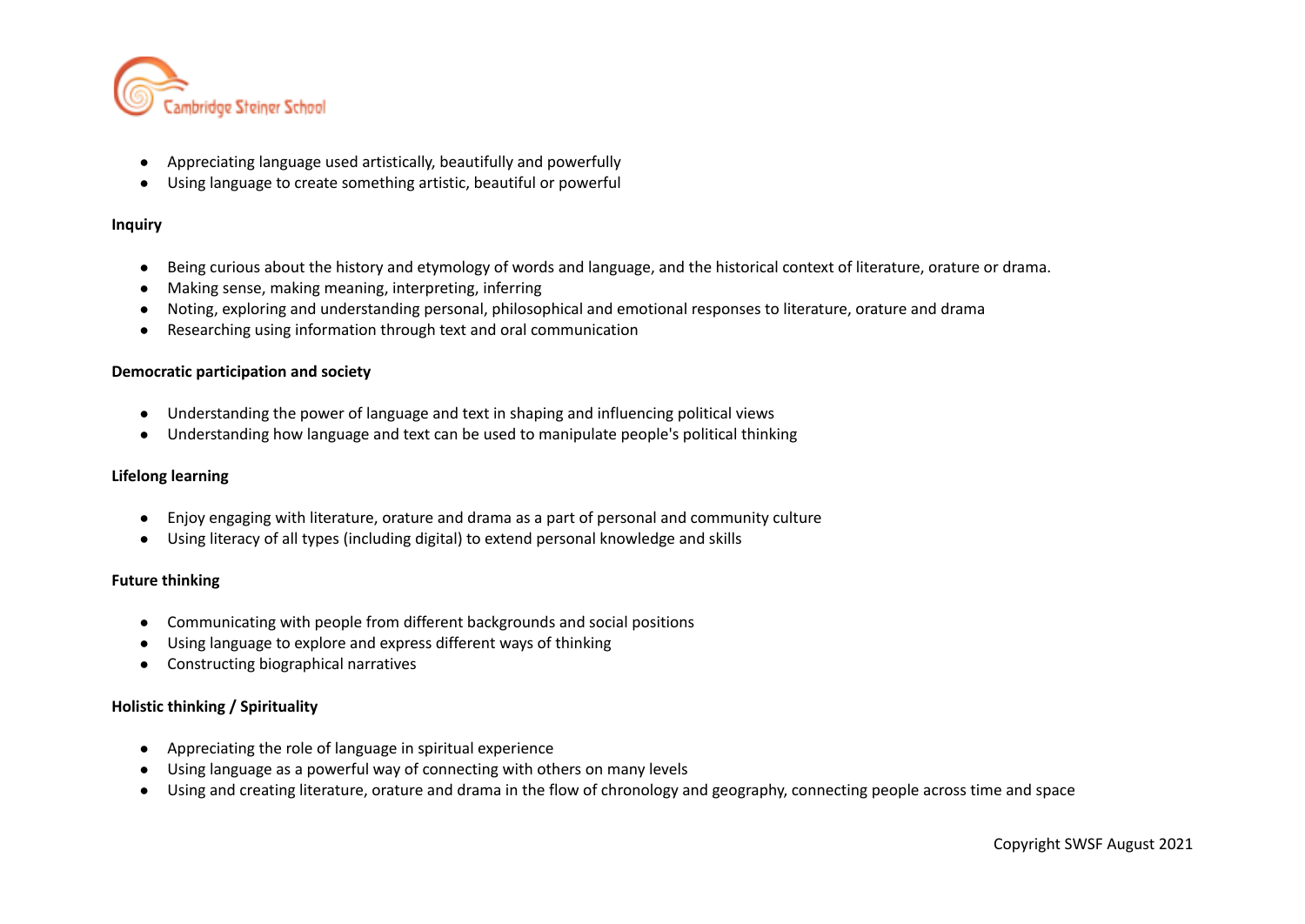

● Understanding the role of literature in holding a mirror up to the world

### **Judgement**

- Literary analysis and criticism. Interrogating purpose, and how purpose is realised through the relationship of form and content.
- Developing and shaping complex arguments, eloquently articulating a stance

| Literacy Age-related Learning Opportunities for C1                                                                                                                                                                                                                                                                                                                                                                                                                                                                                                                                                                                                                                                                                                                                                                                                                                                                                                                                                                                                                                                                                                  | <b>Relevant Learning Descriptors</b>                                                                                                                                                                                                                                                                                                                                                                                                                                                                                                                                                                                                                                                       |  |
|-----------------------------------------------------------------------------------------------------------------------------------------------------------------------------------------------------------------------------------------------------------------------------------------------------------------------------------------------------------------------------------------------------------------------------------------------------------------------------------------------------------------------------------------------------------------------------------------------------------------------------------------------------------------------------------------------------------------------------------------------------------------------------------------------------------------------------------------------------------------------------------------------------------------------------------------------------------------------------------------------------------------------------------------------------------------------------------------------------------------------------------------------------|--------------------------------------------------------------------------------------------------------------------------------------------------------------------------------------------------------------------------------------------------------------------------------------------------------------------------------------------------------------------------------------------------------------------------------------------------------------------------------------------------------------------------------------------------------------------------------------------------------------------------------------------------------------------------------------------|--|
| Children should have the opportunity:                                                                                                                                                                                                                                                                                                                                                                                                                                                                                                                                                                                                                                                                                                                                                                                                                                                                                                                                                                                                                                                                                                               | <b>Beginning Literacy</b>                                                                                                                                                                                                                                                                                                                                                                                                                                                                                                                                                                                                                                                                  |  |
| To develop a feeling for the rhythm of speaking and listening in<br>$\bullet$<br>different situations, e.g. during classroom talk, conversations,<br>stories etc.<br>To experience a rich and ambitious vocabulary, exploring<br>$\bullet$<br>connections between new and known words.<br>To understand that writing is talk on paper, running left to right and<br>$\bullet$<br>top to bottom.<br>To develop good phonological awareness: recognise and identify<br>$\bullet$<br>alliterations and rhymes, segment and blend orally.<br>To articulate their experiences and recollections orally in narrative<br>$\bullet$<br>form.<br>To learn the initial code: recognise and write simple sound/spelling<br>$\bullet$<br>correspondence for lower and uppercase letters.<br>To write words with phonologically plausible spellings<br>To read words consisting of sound/spelling correspondences that<br>$\bullet$<br>they know<br>To learn to write and read some simple but very common words<br>$\bullet$<br>containing unfamiliar sound/spelling correspondences.<br>To develop a feeling for a sentence, a word and a letter.<br>$\bullet$ | Children can orally communicate their ideas, thoughts and memories in a<br>logical and structured way to make the meaning clear for the listener. They<br>know several verses/poems by heart. Children can 'read' familiar text such<br>as sentences from a known story or a favourite story book. They can use<br>their knowledge of sound/spelling correspondence to read and write<br>simple sentences formed of initial code, in lower case. When writing, their<br>spellings are phonetically plausible and they use some punctuation. They<br>can read what they have written themselves, e.g. during shared or<br>independent writing.<br>Book Band: Pink, red, yellow, blue, green |  |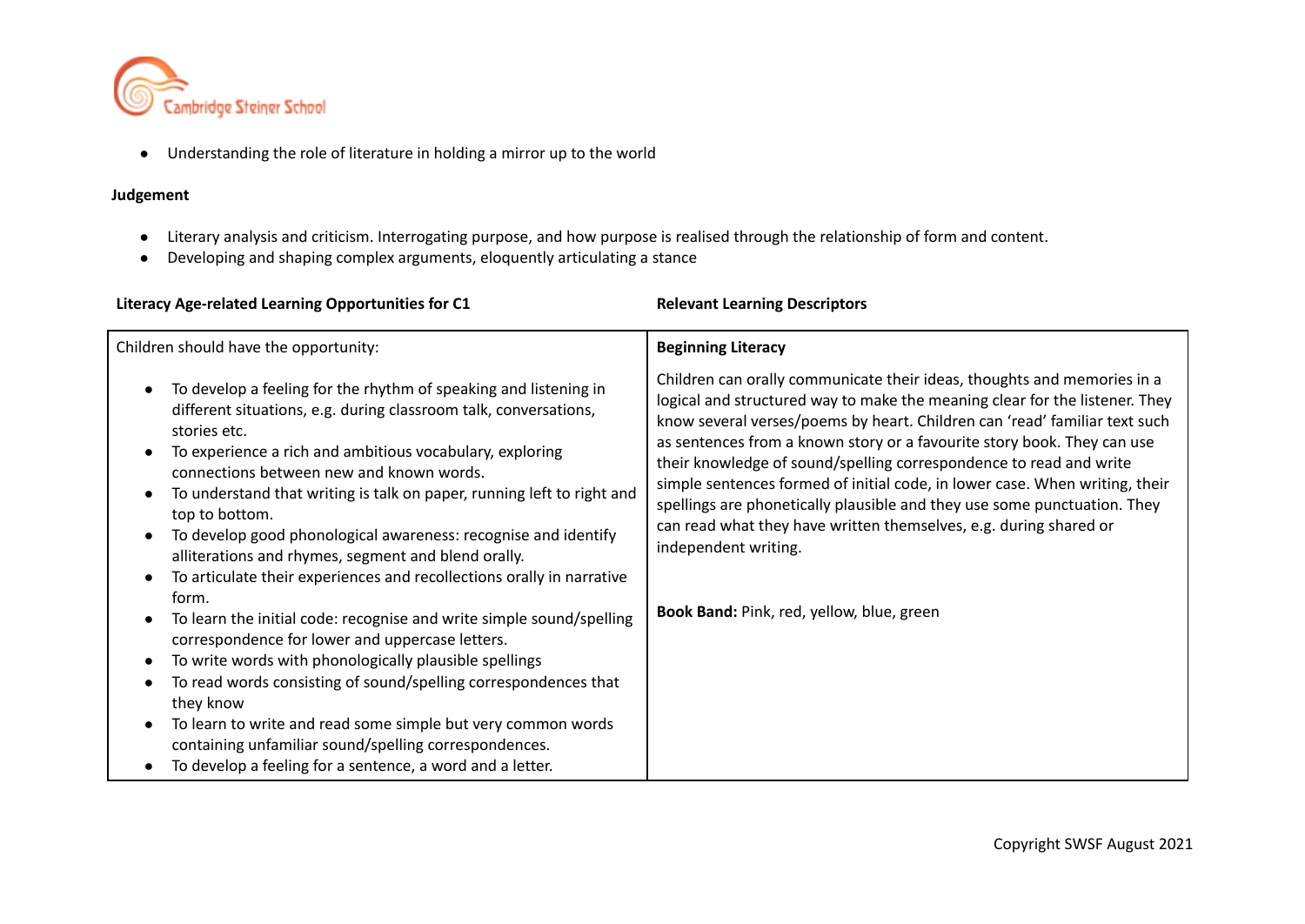

#### **Literacy Age-related Learning Opportunities for C2 Relevant Learning Descriptors** Children should have the opportunity: ● To refine their feeling for the rhythm of speaking and listening in different situations, e.g. during classroom talk, conversations, stories etc. ● To participate in recitation, singly and in groups ● To refine their articulation of thoughts, recollections and experiences orally in coherent narrative form ● To experience a rich and ambitious vocabulary, exploring orthography and connections between new and known words ● To learn extended code, e.g. consonant diagraphs and blends, multiple spellings of vowel sounds ● To learn to read and write common and personal words and words of interest containing unfamiliar sound/spelling correspondences. ● To develop a feeling for structuring more complex and longer sentences, e.g. using pronouns to replace nouns, conjunctions etc. ● To explore the functions of words within sentences. To learn how to use capital letters and full stops in their writing, and to recognise and identify some additional punctuation, e.g. question/exclamation marks, commas. ● To practice composing, writing and reading (both independently and aloud) text at an appropriately challenging level and length. **Early Literacy** Children can orally communicate their ideas, thoughts and memories coherently and appropriately for the listener/situation. They begin to be confident to recite alone. Children can compose and write short, simple texts on a familiar topic, using extended code and common words containing unfamiliar sound/spelling correspondences. They add detail and description, drawing on their reading experiences. Children use some longer, more complex sentences, using punctuation to delineate sentences and identify questions or exclamations, although language and sentence structure may still be close to speech. They can read their own and others' writing, including longer texts and some different genres, e.g. poems, information or letters. They begin to self correct and develop some automaticity, e.g. not following text with a finger when reading; writing familiar words without sounding out. **Book Band:** Yellow, blue, green, orange, turquoise, purple, gold, white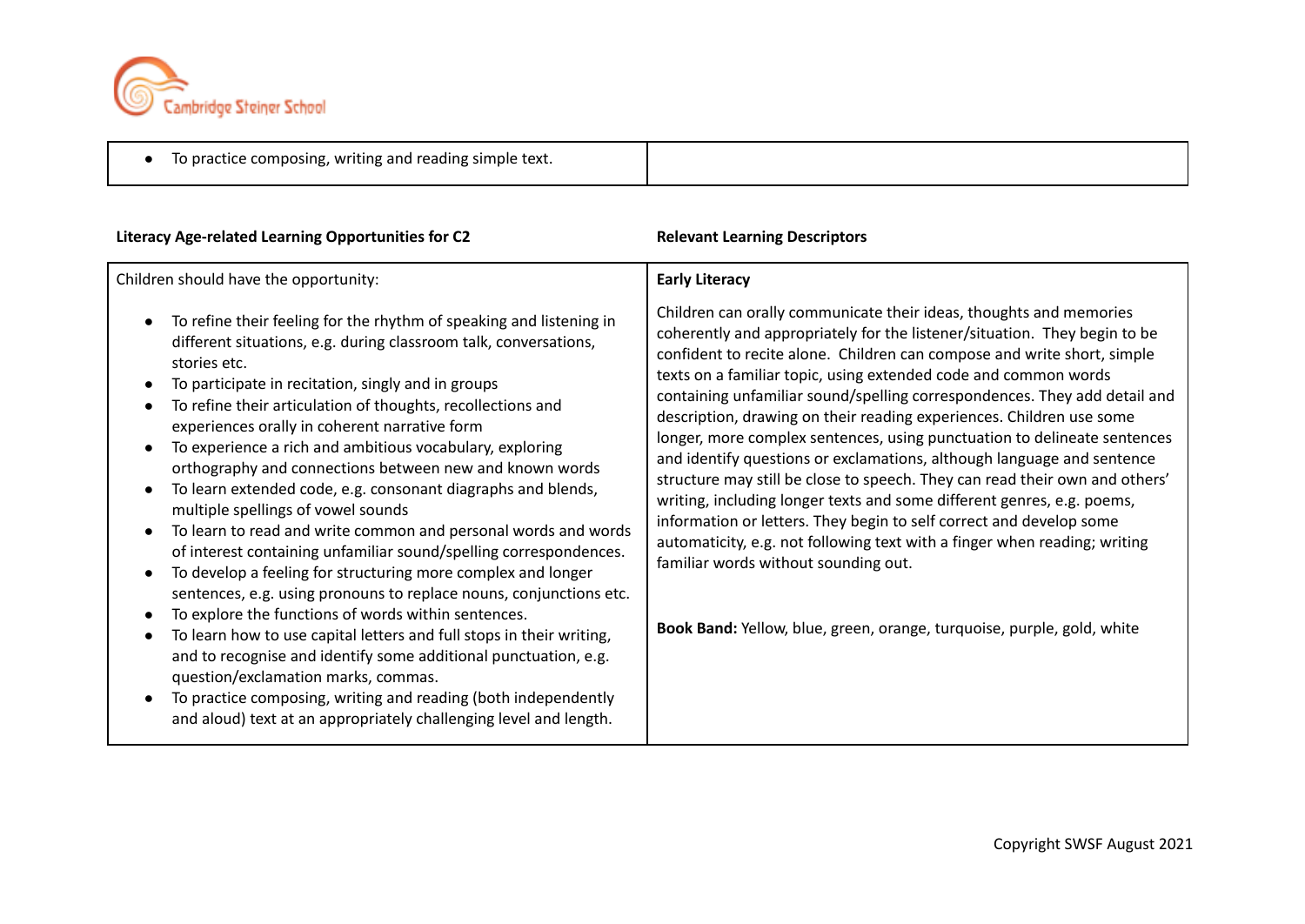

#### **Literacy Age-related Learning Opportunities for C3 Relevant Learning Descriptors** Children should have the opportunity: To explain their reasoning and their work To recite poems/verses alone; to take part in short plays as part of a group ● To experience a rich and ambitious vocabulary, exploring the meaning of new words, their morphology and their synonyms To practice reading and writing the extended code, using their knowledge to formulate correct spellings and pronunciation ● To practise writing and reading in cursive script To learn common spelling conventions (e.g. y -> ies; es plurals; CV add ing) and homophones (there/their/they're) ● To explore the morphology of words (e.g. suffixes, prefixes, stem words) ● To identify the function of words in a sentence, e.g. noun, verb, adjective, adverb To learn to use a range of punctuation marks To respond to, illustrate and discuss both shared and independent reading ● To practice finding information and making inferences from text To practice writing longer and more complex sentences and pieces of writing, ● To practice using resources such as dictionaries, word lists, wall displays etc **Developing Literacy** Children can explain their thinking and talk about their work. They recite alone and perform speaking parts in short plays. Children can compose, write and structure longer pieces of writing in familiar formats and for different purposes, using resources for support if prompted. They write in developing cursive script, using their knowledge of the extended code and morphology to write plausibly (if not always accurately) spelling familiar words correctly. Children use a range of punctuation to support meaning, for example inverted commas for direct speech. Children read familiar types of material with confidence, such as short chapter books with simple narrative shapes and illustrations. They self select some reading material, moving between familiar and unfamiliar texts in their choices and including information books, comics/graphic novels and age-appropriate magazines/newspapers. They read mostly silently, but at a pace similar to speech. **Book band:** Turquoise, purple, gold, white, lime, brown, grey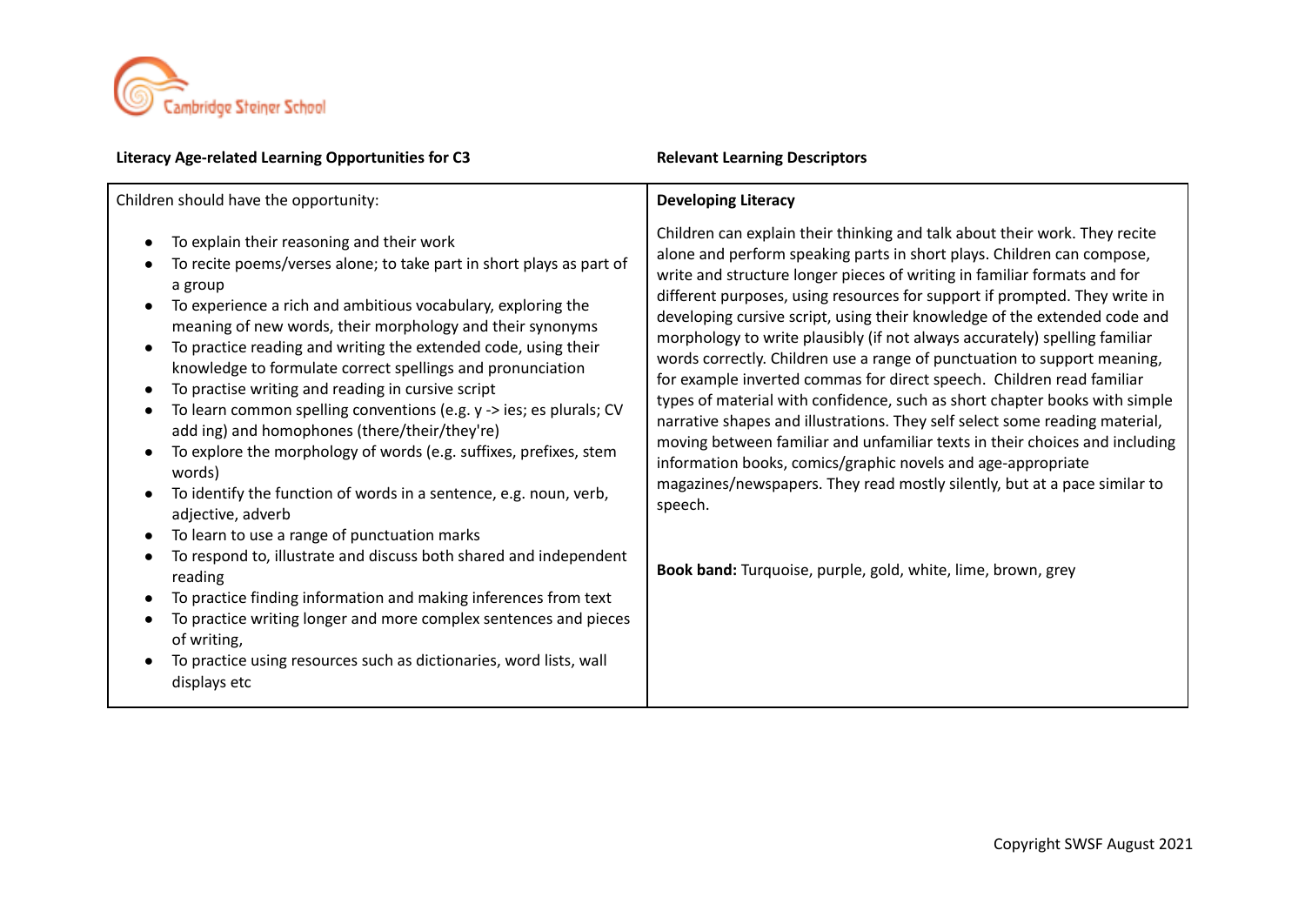

#### **Literacy Age-related Learning Opportunities for C4 Relevant Learning Descriptors**

Children should have the opportunity:

- To develop a feeling for expressive recitation, including accurate interpretation of punctuation, and the experience of alliteration and rhythm
- To experience a rich and ambitious vocabulary: exploring new words in a range of contexts and investigating etymology and morphology
- To perform in a play, speaking several lines individually
- To practise writing neatly in cursive script with a pen
- To read text in a range of formats and genres, at an appropriate level and length, including to complete tasks in some areas of the curriculum, interpreting illustrations and features such as text boxes
- To identify, summarise and begin to discuss key information from text read independently when prompted
- To connect what they read to their prior and developing knowledge and understanding
- To explore aspects of their responses to different texts and to learn some literary terms for features of both fiction and poetry
- To write in different styles/registers and formats for different purposes and audiences, using careful choice of vocabulary, varying sentence and text structure.
- To learn to identify a range of parts of speech and to use them in their writing (e.g. adjectives, adverbs, prepositions)
- To practise using different tenses accurately in their writing
- To practise using a range of punctuation consistently and accurately in their writing

### **Progressing Literacy**

Children talk, read aloud and recite fluently and with expression, performing several lines individually in a play. They read and write independently with some confidence, reading and writing unfamiliar words correctly using a range of strategies to self correct and work out spellings, pronunciation and meaning. Children read silently, increasing their pace and stamina, reading longer and more demanding texts with enjoyment. They are able to identify and select information relevant to a topic and verbally summarise their ideas about what they have read or written. Children are becoming more active readers, beginning to ask and answer questions about how text is constructed, and how they respond to it, and starting to go beyond purely literal interpretation and understanding. This understanding begins to show in their writing, where they adjust and develop language and content to suit their intended audience. Children write more quickly in cursive and their writing is legible. They maintain a clear focus on relevant content whilst writing more extensively, using a range of accurate tenses and punctuation.

**Book Band:** Lime, brown, grey, dark blue, dark red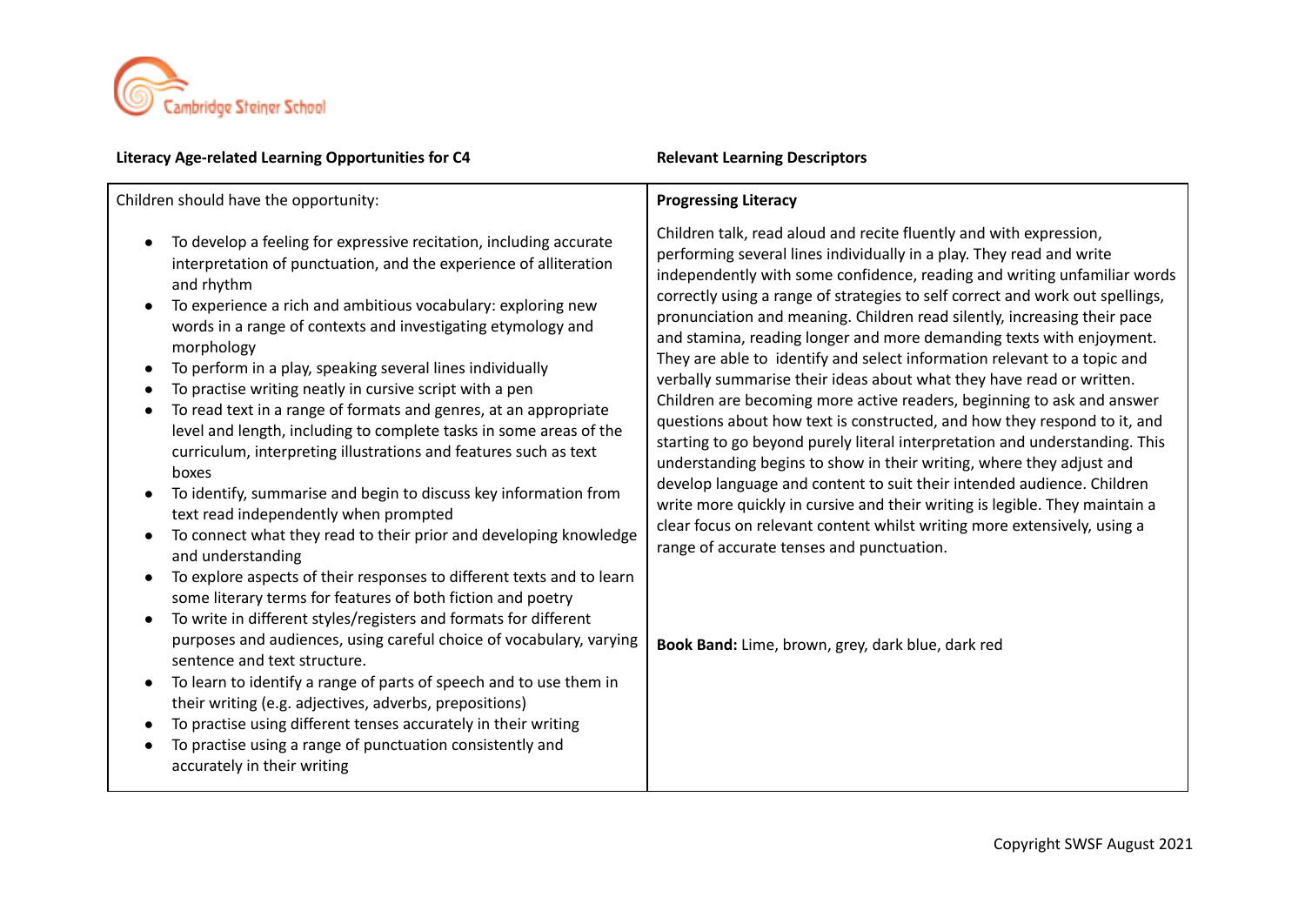

| Literacy Age-related Learning Opportunities for C5                                                                                                                                                                                                                                                                                                                                                                                                                                                                                                                                                                                                                                                                                                                                                                                                                                                                                                                                                                                                                                                                                                                                                                                                                                                                                                                                          | <b>Relevant Learning Descriptors</b>                                                                                                                                                                                                                                                                                                                                                                                                                                                                                                                                                                                                                                                                                                                                                                                                                                                                                                                                                                                                                                                                                                                                                                                                                                                                                                                                                                                                                                                                                                                                 |
|---------------------------------------------------------------------------------------------------------------------------------------------------------------------------------------------------------------------------------------------------------------------------------------------------------------------------------------------------------------------------------------------------------------------------------------------------------------------------------------------------------------------------------------------------------------------------------------------------------------------------------------------------------------------------------------------------------------------------------------------------------------------------------------------------------------------------------------------------------------------------------------------------------------------------------------------------------------------------------------------------------------------------------------------------------------------------------------------------------------------------------------------------------------------------------------------------------------------------------------------------------------------------------------------------------------------------------------------------------------------------------------------|----------------------------------------------------------------------------------------------------------------------------------------------------------------------------------------------------------------------------------------------------------------------------------------------------------------------------------------------------------------------------------------------------------------------------------------------------------------------------------------------------------------------------------------------------------------------------------------------------------------------------------------------------------------------------------------------------------------------------------------------------------------------------------------------------------------------------------------------------------------------------------------------------------------------------------------------------------------------------------------------------------------------------------------------------------------------------------------------------------------------------------------------------------------------------------------------------------------------------------------------------------------------------------------------------------------------------------------------------------------------------------------------------------------------------------------------------------------------------------------------------------------------------------------------------------------------|
| Children should have the opportunity:                                                                                                                                                                                                                                                                                                                                                                                                                                                                                                                                                                                                                                                                                                                                                                                                                                                                                                                                                                                                                                                                                                                                                                                                                                                                                                                                                       | <b>Competent Literacy</b>                                                                                                                                                                                                                                                                                                                                                                                                                                                                                                                                                                                                                                                                                                                                                                                                                                                                                                                                                                                                                                                                                                                                                                                                                                                                                                                                                                                                                                                                                                                                            |
| To practise reading aloud, reciting, presenting and performing<br>To be exposed to challenging and ambitious vocabulary: exploring<br>unfamiliar words in a range of contexts and investigating etymology<br>and morphology<br>To write at length across the curriculum, with scaffolding and<br>$\bullet$<br>prompting that supports them to plan, structure and edit their<br>work<br>To learn to use a wide range of punctuation accurately and practise<br>using it in their writing<br>To explore the accurate use of a range of verb forms and<br>prepositions<br>To read a wide range of texts for pleasure: different text-types and<br>$\bullet$<br>genres, literature from their own and other literary heritages<br>To have time to read, both self-selected and directed material, in<br>school and at home, independently and with others, and to discuss<br>what they have read<br>To share their own and others' recommendations for reading<br>material<br>To read for a range of purposes across the curriculum, developing<br>$\bullet$<br>their understanding of what they read using a variety of strategies<br>and resources, practising extracting key information, summarising<br>and discussing what they have read, and justifying their views and<br>opinions<br>To learn some technical language for literary analysis, including<br>literary terms and devices. | Children can read aloud, recite longer pieces and perform a speaking part<br>in a play to the school community fluently, with understanding, with<br>attention to punctuation and with expression. They present their work<br>from across the curriculum to their peers, maintaining a focus on the topic,<br>summarising main ideas and giving key details. When listening to<br>presentations, they can note down key information or important details.<br>Children write fluently and legibly in cursive script. Their spelling is<br>generally accurate and they use a dictionary or thesaurus when needed.<br>Children use a greater range of punctuation and text structuring accurately<br>and to support meaning. They plan, structure, edit and proof-read their<br>writing, adapting for the audience, drawing on their reading experience<br>and using organisational and presentational devices. Children approach<br>diverse texts with confidence, selecting from a wide range of fiction,<br>poetry, plays, non-fiction, reference and textbooks. They read<br>independently and silently and the speed of their reading increases beyond<br>that of speech. Children discuss, in an increasingly mature way and using<br>some of the language of literary analysis, their understanding of what they<br>read, asking questions, making inferences and connections, and identifying<br>how the author uses language, structure and presentation to convey<br>meaning and influence the reader.<br>Book band: Grey, dark blue, dark red, black, black+ |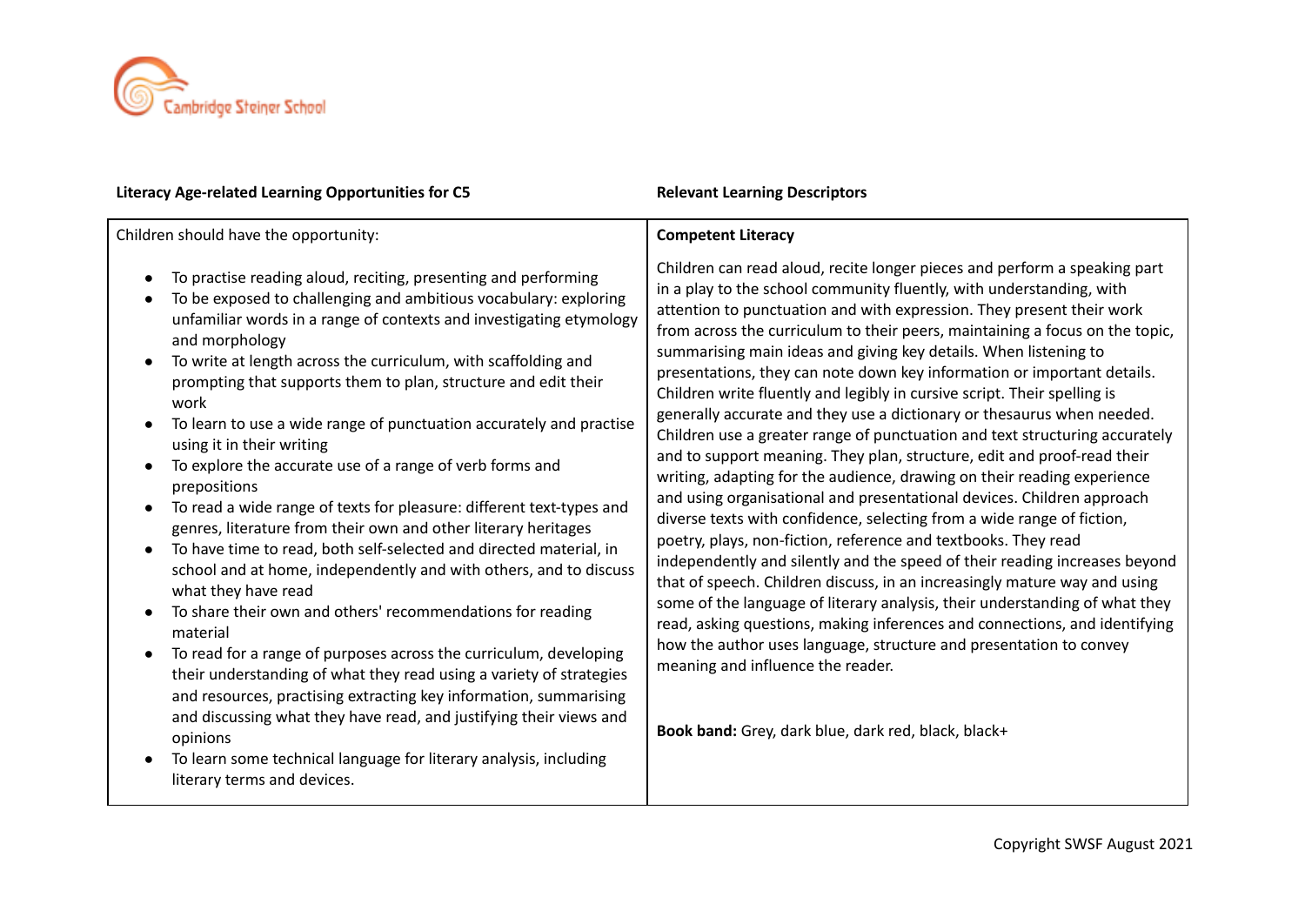

| Literacy Age-related Learning Opportunities for Co                                                                                                                                                                                                                                                                                                                                                                                                                                                                                                                                                                                                                                                                                                                                                                                                                                                                                                                                                                                                                                                                                                                                                                                                                                                                                                                                                                                                                                                                                          | <b>REIEVAIIL LEATHING DESCRIPTORS</b>                                                                                                                                                                                                                                                                                                                                                                                                                                                                                                                                                                                                                                                                                                                                                                                                                                                                                                                                                                                                                                                                                                                                                                                                                                                                                                                                                                                                                                                                                                                                                                                                                                                                                                                                                                |
|---------------------------------------------------------------------------------------------------------------------------------------------------------------------------------------------------------------------------------------------------------------------------------------------------------------------------------------------------------------------------------------------------------------------------------------------------------------------------------------------------------------------------------------------------------------------------------------------------------------------------------------------------------------------------------------------------------------------------------------------------------------------------------------------------------------------------------------------------------------------------------------------------------------------------------------------------------------------------------------------------------------------------------------------------------------------------------------------------------------------------------------------------------------------------------------------------------------------------------------------------------------------------------------------------------------------------------------------------------------------------------------------------------------------------------------------------------------------------------------------------------------------------------------------|------------------------------------------------------------------------------------------------------------------------------------------------------------------------------------------------------------------------------------------------------------------------------------------------------------------------------------------------------------------------------------------------------------------------------------------------------------------------------------------------------------------------------------------------------------------------------------------------------------------------------------------------------------------------------------------------------------------------------------------------------------------------------------------------------------------------------------------------------------------------------------------------------------------------------------------------------------------------------------------------------------------------------------------------------------------------------------------------------------------------------------------------------------------------------------------------------------------------------------------------------------------------------------------------------------------------------------------------------------------------------------------------------------------------------------------------------------------------------------------------------------------------------------------------------------------------------------------------------------------------------------------------------------------------------------------------------------------------------------------------------------------------------------------------------|
| Children should have the opportunity:                                                                                                                                                                                                                                                                                                                                                                                                                                                                                                                                                                                                                                                                                                                                                                                                                                                                                                                                                                                                                                                                                                                                                                                                                                                                                                                                                                                                                                                                                                       | <b>Secure Literacy</b>                                                                                                                                                                                                                                                                                                                                                                                                                                                                                                                                                                                                                                                                                                                                                                                                                                                                                                                                                                                                                                                                                                                                                                                                                                                                                                                                                                                                                                                                                                                                                                                                                                                                                                                                                                               |
| To practise presenting, reciting and performing to their class<br>$\bullet$<br>To practice listening to information presented both by the teacher<br>$\bullet$<br>and by their peers, taking notes, asking questions and discussing<br>ideas and opinions<br>To take part in drama rehearsal, production and performance on a<br>small scale<br>To experience a rich and ambitious vocabulary: exploring new<br>$\bullet$<br>words in a range of contexts and investigating etymology and<br>morphology<br>To practice reading and writing across the curriculum at length and<br>$\bullet$<br>in depth, for different purposes and in different structures and<br>genres<br>To practice different reading styles for different purposes: e.g.<br>$\bullet$<br>skimming and scanning, editing and proofreading<br>To deepen their understanding of grammar and the function of<br>$\bullet$<br>words and phrases in sentences<br>To read a wide range of texts for pleasure: different text-types and<br>$\bullet$<br>genres, literature from their own and other literary heritages<br>To have time to read, both self-selected and directed material, in<br>$\bullet$<br>school and at home, independently and with others, and to discuss<br>what they have read<br>To explore the analysis of text using a range of technical<br>$\bullet$<br>grammatical language, and some literary terms.<br>To build understanding and make meaning through inference,<br>$\bullet$<br>giving a rationale providing evidence for their conclusions. | Children can give a presentation of their independent work to the class on<br>a familiar topic, using notes and answering questions. They can take both<br>brief and detailed notes on what they hear and read, summarising by<br>identifying main ideas, and giving supporting details and examples.<br>Children take an active role in drama exercises, beginning to practise<br>self-expression. Children are confident writers who enjoy writing in<br>different genres. They begin to develop the complexity of their writing<br>through setting a mood and tone, varying sentence length and structure<br>and using more sophisticated transitional phrases. Children's writing is<br>securely structured, organised and punctuated, with attention paid to the<br>purpose, audience and genre. They are familiar with several formal text<br>structures, such as business letters and writing up a science experiment.<br>Editing and proof-reading is becoming more independent, with children<br>making some revisions autonomously and identifying and correcting many<br>spelling, punctuation and grammar errors. Children are avid readers who<br>make choices from a wide range of material, reading confidently,<br>independently and with ease. They cross check different cues, and use<br>their prior knowledge and understanding of phonics to decode unknown<br>words without impeding fluency and ensuring good comprehension.<br>Children are developing strong reading preferences, and showing interest<br>in new authors and genres. They are able to make comparisons and<br>connections within and across different texts. Children have a grasp of the<br>basic language of literary analysis, and use it in their discussions and<br>writing about what they have read. |

# **Literacy Age-related Learning Opportunities for C6 Relevant Learning Descriptors**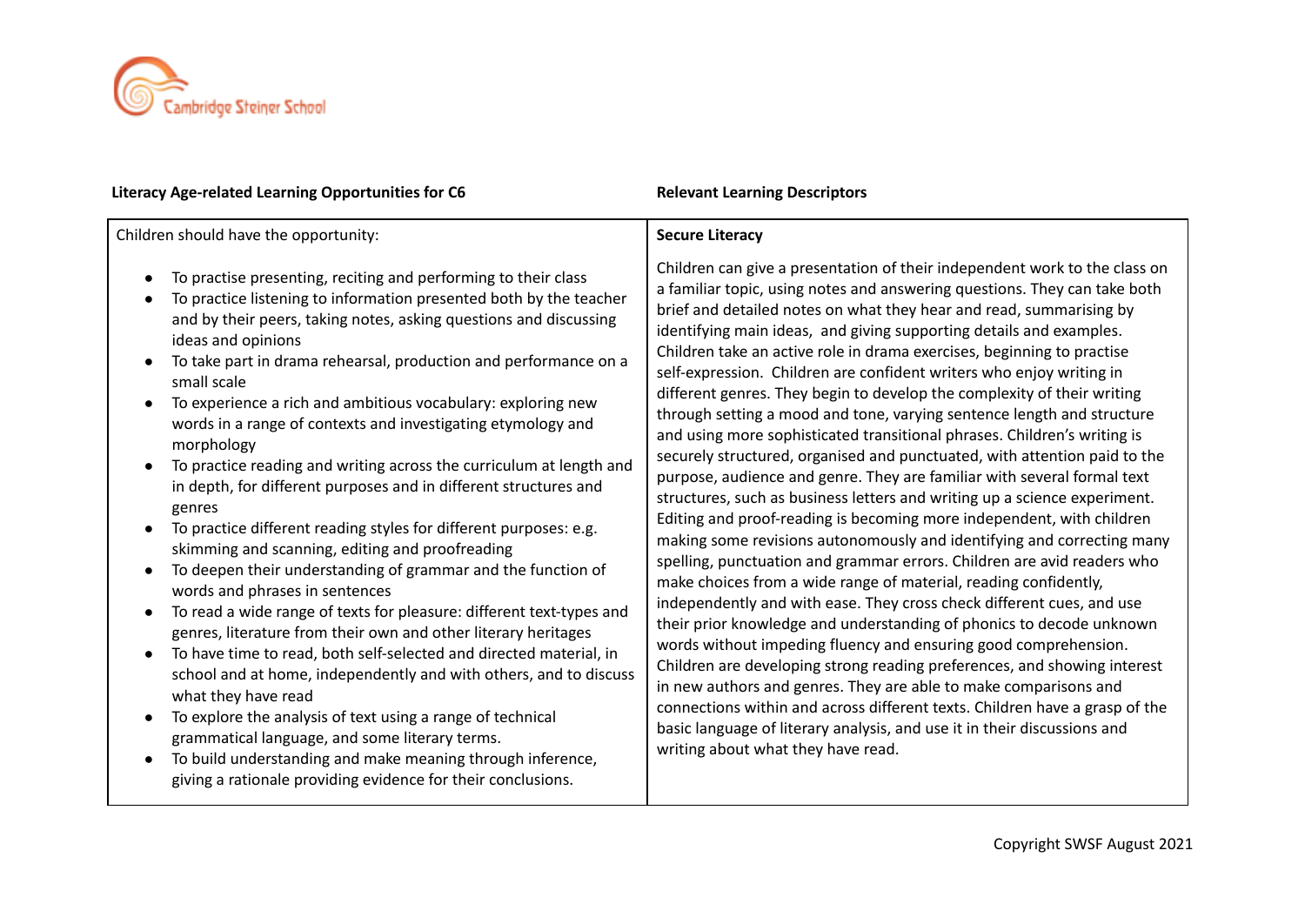

| Literacy Age-related Learning Opportunities for C7                                                                                                                                                                                                                                                                                                                                                                                                                                                                                                                                                                                                                                                                                                                                                                                                                                                                                                                                                                                                                                                                                                                                                                                                                                                                                                                                                                          | <b>Relevant Learning Descriptors</b>                                                                                                                                                                                                                                                                                                                                                                                                                                                                                                                                                                                                                                                                                                                                                                                                                                                                                                                                                                                                                                                                                                                                                                                                                                                                                                                                                                                                                                                                                                                                                                                                                                                                                                                                                                                                                                                                                                                                                                                                                  |
|-----------------------------------------------------------------------------------------------------------------------------------------------------------------------------------------------------------------------------------------------------------------------------------------------------------------------------------------------------------------------------------------------------------------------------------------------------------------------------------------------------------------------------------------------------------------------------------------------------------------------------------------------------------------------------------------------------------------------------------------------------------------------------------------------------------------------------------------------------------------------------------------------------------------------------------------------------------------------------------------------------------------------------------------------------------------------------------------------------------------------------------------------------------------------------------------------------------------------------------------------------------------------------------------------------------------------------------------------------------------------------------------------------------------------------|-------------------------------------------------------------------------------------------------------------------------------------------------------------------------------------------------------------------------------------------------------------------------------------------------------------------------------------------------------------------------------------------------------------------------------------------------------------------------------------------------------------------------------------------------------------------------------------------------------------------------------------------------------------------------------------------------------------------------------------------------------------------------------------------------------------------------------------------------------------------------------------------------------------------------------------------------------------------------------------------------------------------------------------------------------------------------------------------------------------------------------------------------------------------------------------------------------------------------------------------------------------------------------------------------------------------------------------------------------------------------------------------------------------------------------------------------------------------------------------------------------------------------------------------------------------------------------------------------------------------------------------------------------------------------------------------------------------------------------------------------------------------------------------------------------------------------------------------------------------------------------------------------------------------------------------------------------------------------------------------------------------------------------------------------------|
| Children should have the opportunity:                                                                                                                                                                                                                                                                                                                                                                                                                                                                                                                                                                                                                                                                                                                                                                                                                                                                                                                                                                                                                                                                                                                                                                                                                                                                                                                                                                                       | <b>Proficient Literacy</b>                                                                                                                                                                                                                                                                                                                                                                                                                                                                                                                                                                                                                                                                                                                                                                                                                                                                                                                                                                                                                                                                                                                                                                                                                                                                                                                                                                                                                                                                                                                                                                                                                                                                                                                                                                                                                                                                                                                                                                                                                            |
| To practise presenting, reciting and performing to their class<br>To practice listening to information presented both by the teacher<br>and by their peers, taking notes, asking questions and discussing<br>ideas and opinions<br>To take part in the writing, rehearsal, production and performance<br>of drama on a small scale<br>To experience a rich and ambitious vocabulary: exploring new<br>words in a range of contexts and investigating etymology and<br>morphology<br>To practice reading and writing across the curriculum at length, in<br>depth and across multiple texts, for different purposes and in<br>different structures and genres<br>To practice drafting, redrafting, editing, proofing and 'publishing'<br>their work<br>To practice different reading styles for different purposes: e.g.<br>$\bullet$<br>skimming and scanning, editing and proofreading<br>To read a wide range of texts for pleasure: different text-types and<br>genres, literature from their own and other literary heritages, and<br>that ranges from historical to modern.<br>To have time to read, both self-selected and directed material, in<br>$\bullet$<br>school and at home, independently and with others, and to discuss<br>and write about what they have read<br>To explore the detailed analysis of text using a range of technical<br>$\bullet$<br>language to describe literary and linguistic devices | Students can give a presentation on a prepared assigned topic, using notes<br>and answering questions. They can record important information about<br>what they have read or heard in a more organised and systematic fashion.<br>Students perform dialogue, skits and short plays, including those that they<br>have written themselves, often based on books or other material they have<br>studied across the curriculum. They recite a wide range of poetry, including<br>poems and poets of their own preference. Students can write at length,<br>shaping and developing writing across a wide range of genres, choosing<br>language and features that are appropriate for the purpose and audience<br>of their writing, and developing their own style. They write on a wide range<br>of topics, resourcing and utilising information and ideas from different<br>external sources. Students' writing is grammatically correct, their<br>punctuation is more sophisticated, they spell most words used in everyday<br>language correctly, and they draw on their wider knowledge of language<br>and spelling to work out more complex words. They can follow a process of<br>drafting, re-drafting, editing and responding to their own writing. Students<br>are self-motivated, confident and experienced readers, who pursue their<br>own interests through their reading. They can tackle challenging texts<br>across the curriculum, reading thoughtfully, using a wide range of<br>comprehension strategies and making inferences from complex layers of<br>meaning. Students use reference resources to assist independent study and<br>research, including using multiple texts on a specific subject to locate,<br>analyse and synthesise information. They use dictionaries, thesauruses and<br>etymological dictionaries to support precise and accurate writing. Students<br>have an understanding of the concept of meter in poetry, and are able to<br>use some technical language to talk about the patterns they can hear. They |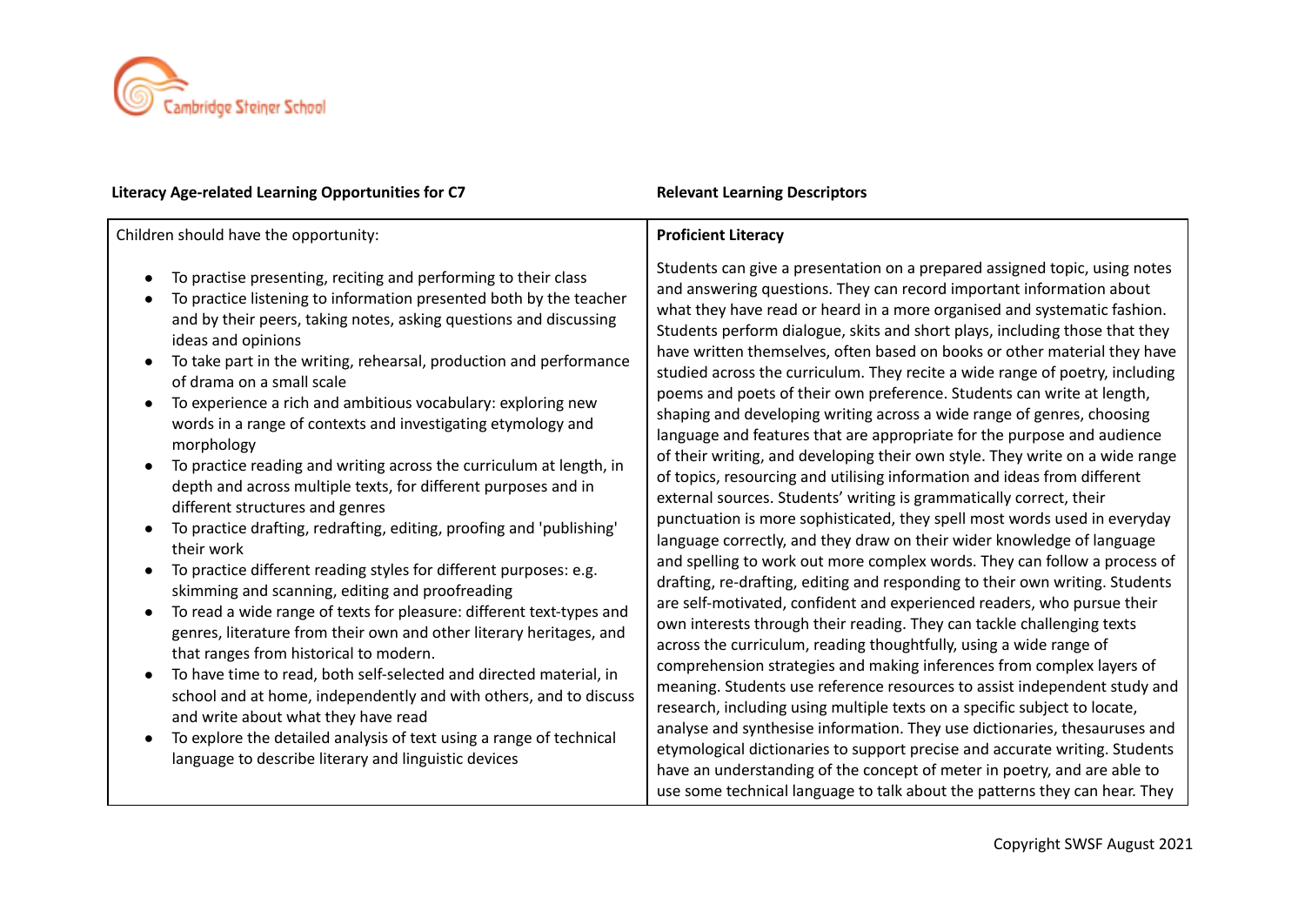

| have a wide range of technical vocabulary for both oral and written literary |
|------------------------------------------------------------------------------|
| I analysis, including literary terms and linguistic analysis.                |

| Literacy Age-related Learning Opportunities for C8                                                                                                                                                                                                                                                                                                                                                                                                                                                                                                                                                                                                                                                                                                                                                                                                                                                                                                                                                                                                                                                                                                                                                                   | <b>Relevant Learning Descriptors</b>                                                                                                                                                                                                                                                                                                                                                                                                                                                                                                                                                                                                                                                                                                                                                                                                                                                                                                                                                                                                                                                                                                                                                                                                                                                                                                                                                                                                                                                                                                                                         |
|----------------------------------------------------------------------------------------------------------------------------------------------------------------------------------------------------------------------------------------------------------------------------------------------------------------------------------------------------------------------------------------------------------------------------------------------------------------------------------------------------------------------------------------------------------------------------------------------------------------------------------------------------------------------------------------------------------------------------------------------------------------------------------------------------------------------------------------------------------------------------------------------------------------------------------------------------------------------------------------------------------------------------------------------------------------------------------------------------------------------------------------------------------------------------------------------------------------------|------------------------------------------------------------------------------------------------------------------------------------------------------------------------------------------------------------------------------------------------------------------------------------------------------------------------------------------------------------------------------------------------------------------------------------------------------------------------------------------------------------------------------------------------------------------------------------------------------------------------------------------------------------------------------------------------------------------------------------------------------------------------------------------------------------------------------------------------------------------------------------------------------------------------------------------------------------------------------------------------------------------------------------------------------------------------------------------------------------------------------------------------------------------------------------------------------------------------------------------------------------------------------------------------------------------------------------------------------------------------------------------------------------------------------------------------------------------------------------------------------------------------------------------------------------------------------|
| Children should have the opportunity:                                                                                                                                                                                                                                                                                                                                                                                                                                                                                                                                                                                                                                                                                                                                                                                                                                                                                                                                                                                                                                                                                                                                                                                | <b>Mature, Independent Literacy</b>                                                                                                                                                                                                                                                                                                                                                                                                                                                                                                                                                                                                                                                                                                                                                                                                                                                                                                                                                                                                                                                                                                                                                                                                                                                                                                                                                                                                                                                                                                                                          |
| To practise presenting, reciting and performing to a wider<br>audience, including their own work<br>To learn the language and structures of formal debate, and explore<br>taking part<br>To experience a rich and ambitious vocabulary: exploring new<br>words in a range of contexts and investigating etymology and<br>morphology<br>To practice reading and writing across the curriculum at length, in<br>$\bullet$<br>depth, for different purposes and in different structures and genres<br>To practice drafting, redrafting, editing, proofing and 'publishing'<br>their work for a real or imagined audience<br>To read a wide range of texts for interest and pleasure: different<br>text-types and genres, literature from their own and other literary<br>heritages, and that ranges from historical to modern.<br>To have time to read, both self-selected and directed material, in<br>school and at home, independently and with others, and to discuss<br>and write about what they have read<br>To explore formal and non-formal language structures, devices and<br>vocabulary<br>To begin to read critically and reflectively, exploring a wide range of<br>technical terms for literary analysis | Students can present an independent research project to a wider<br>audience, answering questions and responding to comments about<br>their work. They perform in a full length play to an audience of<br>friends, family and the wider public. Students take part in structured<br>debates, presenting arguments that both tally and disagree with their<br>own opinions. They are able to code-switch appropriately in both<br>spoken and written language, using standard English consistently<br>and competently in their writing and having a secure control of<br>complex grammatical structures. Students are highly competent and<br>developed writers who have a recognisable voice and use writing as<br>a tool for thinking. They communicate clearly, effectively and<br>imaginatively, selecting and adapting tone, style, register and<br>structure for different forms, purposes and audiences. Students write<br>with an audience in mind, manipulating and controlling their writing to<br>achieve an intended effect on their reader. They use ambitious<br>vocabulary for purpose and effect. Students are enthusiastic and<br>reflective readers, who can access a wide range of texts to pursue<br>their interests. They can explain and discuss their understanding of<br>what they have read and evaluate evidence from a variety of<br>sources. Students can identify and give explicit explanation for the<br>effect of text on the reader, analysing the impact of authorial<br>techniques and devices with accurate technical vocabulary. They are |